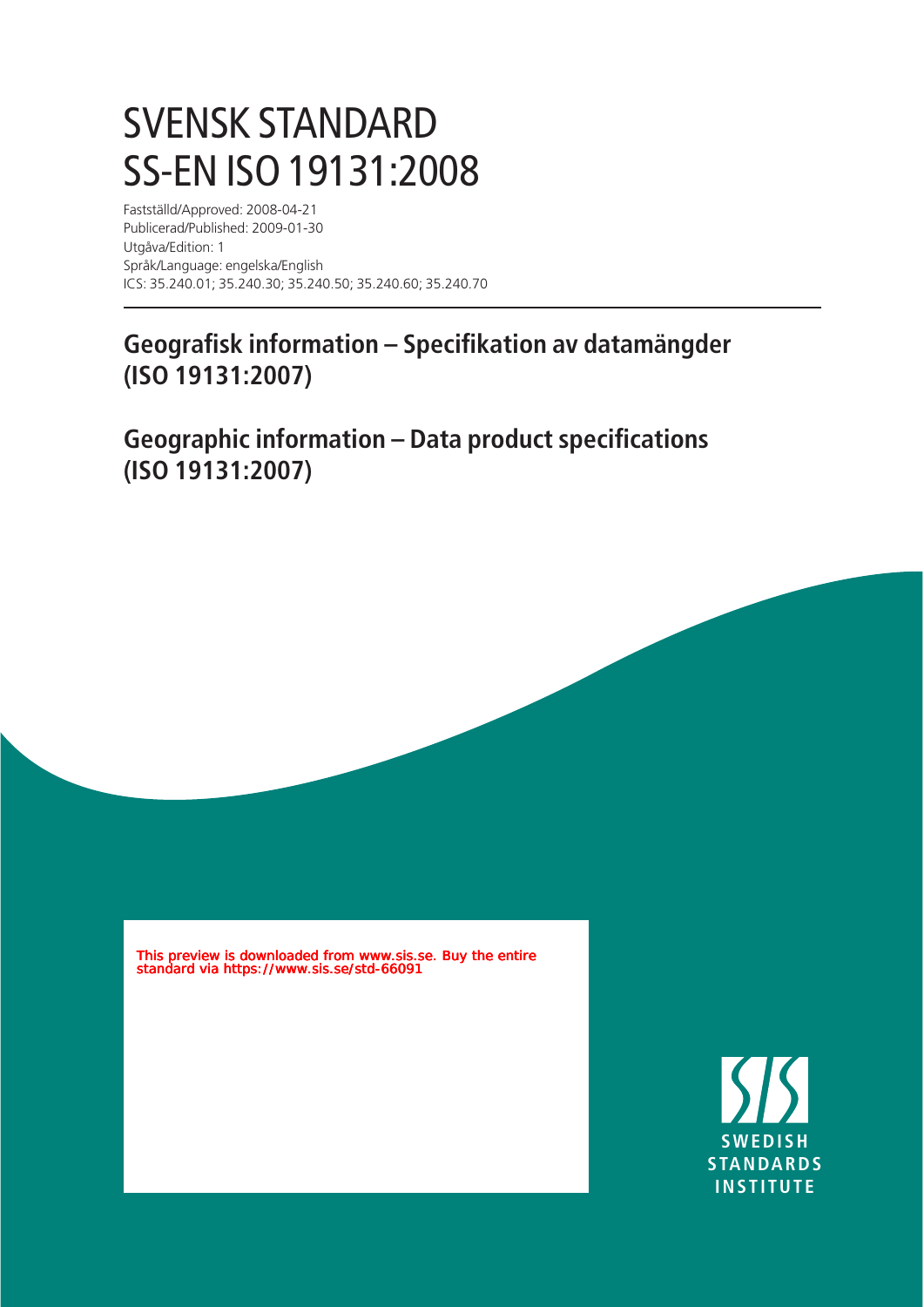## Hitta rätt produkt och ett leveranssätt som passar dig

#### **Standarder**

Genom att följa gällande standard både effektiviserar och säkrar du ditt arbete. Många standarder ingår dessutom ofta i paket.

#### **Tjänster**

Abonnemang är tjänsten där vi uppdaterar dig med aktuella standarder när förändringar sker på dem du valt att abonnera på. På så sätt är du säker på att du alltid arbetar efter rätt utgåva.

e-nav är vår online-tjänst som ger dig och dina kollegor tillgång till standarder ni valt att abonnera på dygnet runt. Med e-nav kan samma standard användas av flera personer samtidigt.

#### **Leveranssätt**

Du väljer hur du vill ha dina standarder levererade. Vi kan erbjuda dig dem på papper och som pdf.

#### **Andra produkter**

Vi har böcker som underlättar arbetet att följa en standard. Med våra böcker får du ökad förståelse för hur standarder ska följas och vilka fördelar den ger dig i ditt arbete. Vi tar fram många egna publikationer och fungerar även som återförsäljare. Det gör att du hos oss kan hitta över 500 unika titlar. Vi har även tekniska rapporter, specifikationer och "workshop agreement". Matriser är en översikt på standarder och handböcker som bör läsas tillsammans. De finns på sis.se och ger dig en bra bild över hur olika produkter hör ihop.

#### **Standardiseringsprojekt**

Du kan påverka innehållet i framtida standarder genom att delta i någon av SIS ca 400 Tekniska Kommittéer.

# Find the right product and the type of delivery that suits you

#### **Standards**

By complying with current standards, you can make your work more efficient and ensure reliability. Also, several of the standards are often supplied in packages.

#### **Services**

Subscription is the service that keeps you up to date with current standards when changes occur in the ones you have chosen to subscribe to. This ensures that you are always working with the right edition.

e-nav is our online service that gives you and your colleagues access to the standards you subscribe to 24 hours a day. With e-nav, the same standards can be used by several people at once.

#### **Type of delivery**

You choose how you want your standards delivered. We can supply them both on paper and as PDF files.

#### **Other products**

We have books that facilitate standards compliance. They make it easier to understand how compliance works and how this benefits you in your operation. We produce many publications of our own, and also act as retailers. This means that we have more than 500 unique titles for you to choose from. We also have technical reports, specifications and workshop agreements. Matrices, listed at sis.se, provide an overview of which publications belong together.

#### **Standardisation project**

You can influence the content of future standards by taking part in one or other of SIS's 400 or so Technical Committees.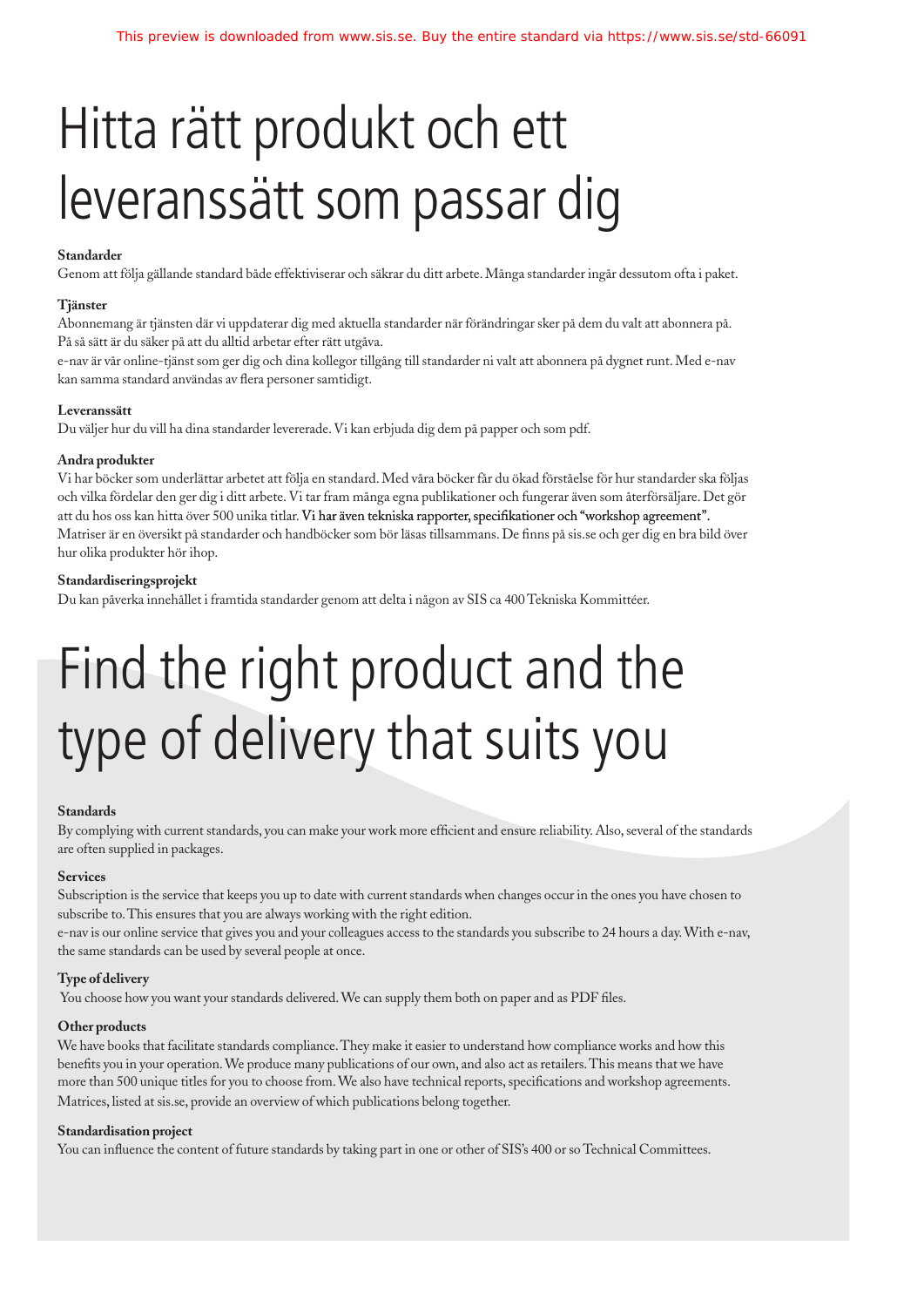Europastandarden EN ISO 19131:2008 gäller som svensk standard. Detta dokument innehåller den officiella engelska versionen av EN ISO 19131:2008.

ISO 19131:2007 finns tidigare utgiven som svensk standard med beteckning SS-ISO 19131:2007, utgåva 1.

The European Standard EN ISO 19131:2008 has the status of a Swedish Standard. This document contains the official English version of EN ISO 19131:2008.

ISO 19131:2007 has been implemented and published as a Swedish Standard with the designation SS-ISO 19131:2007, edition 1.

© Copyright/Upphovsrätten till denna produkt tillhör SIS, Swedish Standards Institute, Stockholm, Sverige. Användningen av denna produkt regleras av slutanvändarlicensen som återfinns i denna produkt, se standardens sista sidor.

© Copyright SIS, Swedish Standards Institute, Stockholm, Sweden. All rights reserved. The use of this product is governed by the end-user licence for this product. You will find the licence in the end of this document.

Upplysningar om sakinnehållet i standarden lämnas av SIS, Swedish Standards Institute, telefon 08-555 520 00. Standarder kan beställas hos SIS Förlag AB som även lämnar allmänna upplysningar om svensk och utländsk standard.

Information about the content of the standard is available from the Swedish Standards Institute (SIS), tel +46 8 555 520 00. Standards may be ordered from SIS Förlag AB, who can also provide general information about Swedish and foreign standards.

SIS Förlag AB, SE 118 80 Stockholm, Sweden. Tel: +46 8 555 523 10. Fax: +46 8 555 523 11. E-mail: sis.sales@sis.se Internet: www.sis.se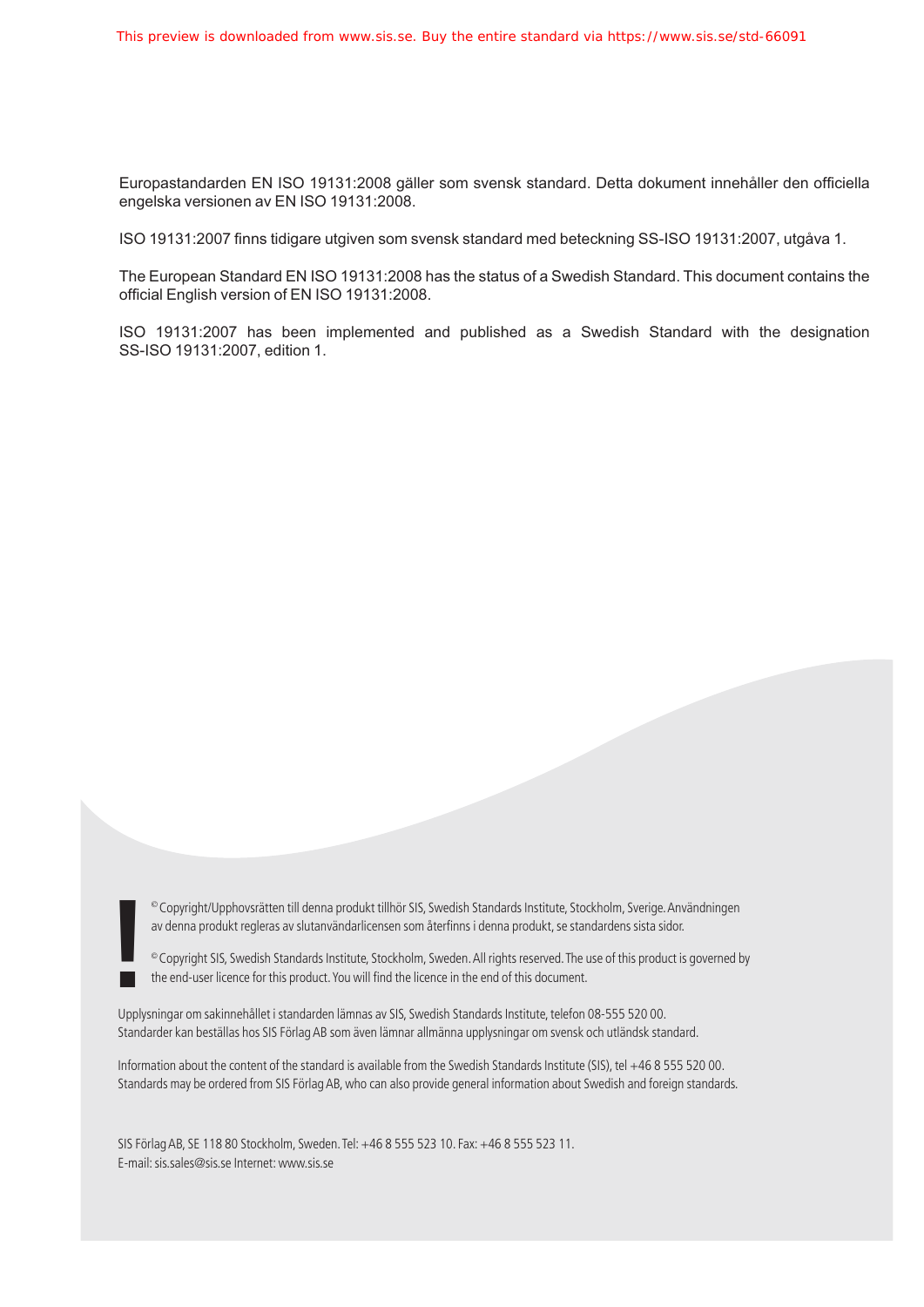This preview is downloaded from www.sis.se. Buy the entire standard via https://www.sis.se/std-66091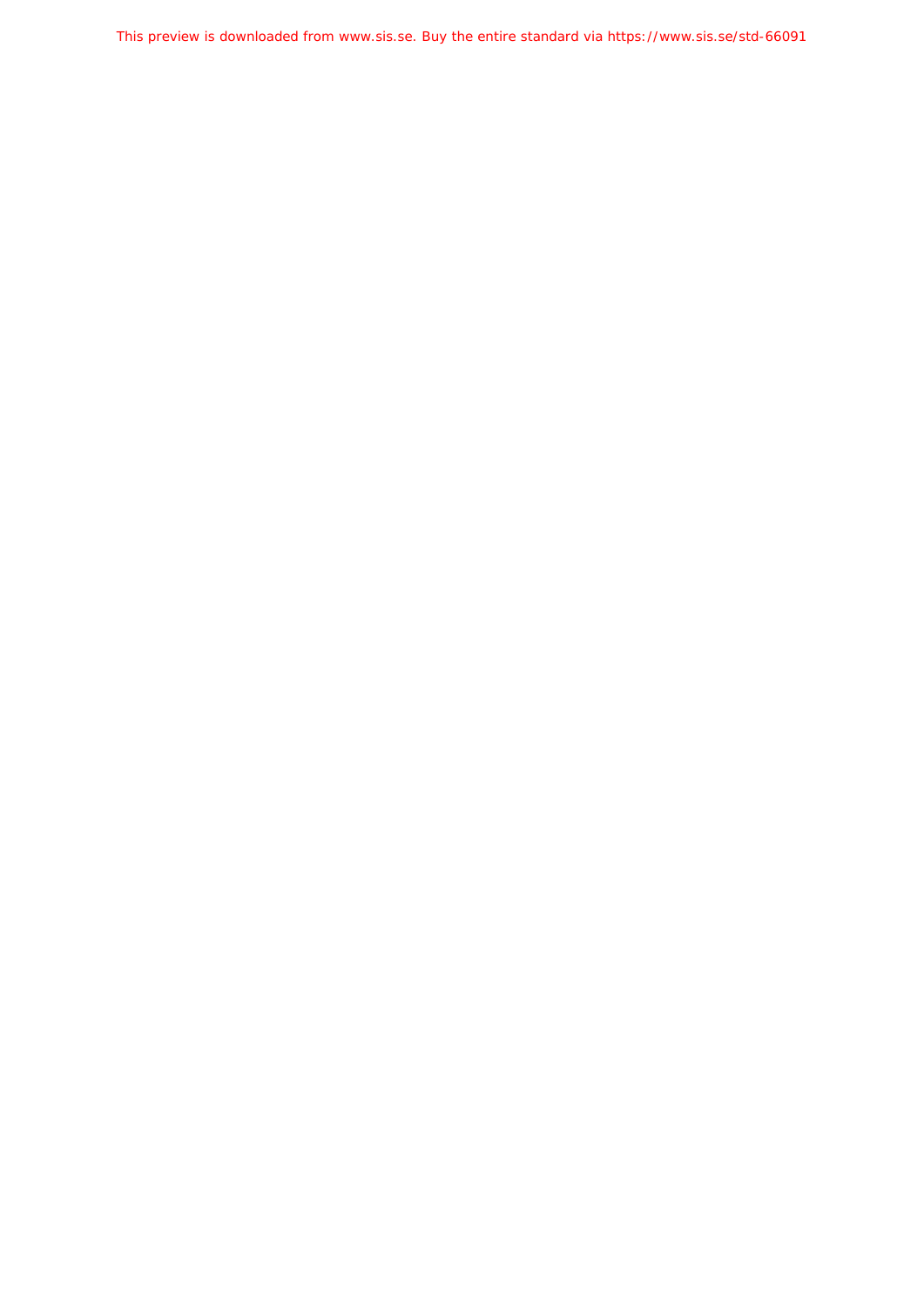## EUROPEAN STANDARD NORME EUROPÉENNE EUROPÄISCHE NORM

## **EN ISO 19131**

April 2008

ICS 35.240.70

English Version

### Geographic information - Data product specifications (ISO 19131:2007)

Information géographique - Spécifications de contenu informationnel (ISO 19131:2007)

Geoinformation - Produktspezifikationen für Geodaten (ISO 19131:2007)

This European Standard was approved by CEN on 21 March 2008.

CEN members are bound to comply with the CEN/CENELEC Internal Regulations which stipulate the conditions for giving this European Standard the status of a national standard without any alteration. Up-to-date lists and bibliographical references concerning such national standards may be obtained on application to the CEN Management Centre or to any CEN member.

This European Standard exists in three official versions (English, French, German). A version in any other language made by translation under the responsibility of a CEN member into its own language and notified to the CEN Management Centre has the same status as the official versions.

CEN members are the national standards bodies of Austria, Belgium, Bulgaria, Cyprus, Czech Republic, Denmark, Estonia, Finland, France, Germany, Greece, Hungary, Iceland, Ireland, Italy, Latvia, Lithuania, Luxembourg, Malta, Netherlands, Norway, Poland, Portugal, Romania, Slovakia, Slovenia, Spain, Sweden, Switzerland and United Kingdom.



EUROPEAN COMMITTEE FOR STANDARDIZATION COMITÉ EUROPÉEN DE NORMALISATION EUROPÄISCHES KOMITEE FÜR NORMUNG

**Management Centre: rue de Stassart, 36 B-1050 Brussels**

© 2008 CEN All rights of exploitation in any form and by any means reserved worldwide for CEN national Members.

Ref. No. EN ISO 19131:2008: E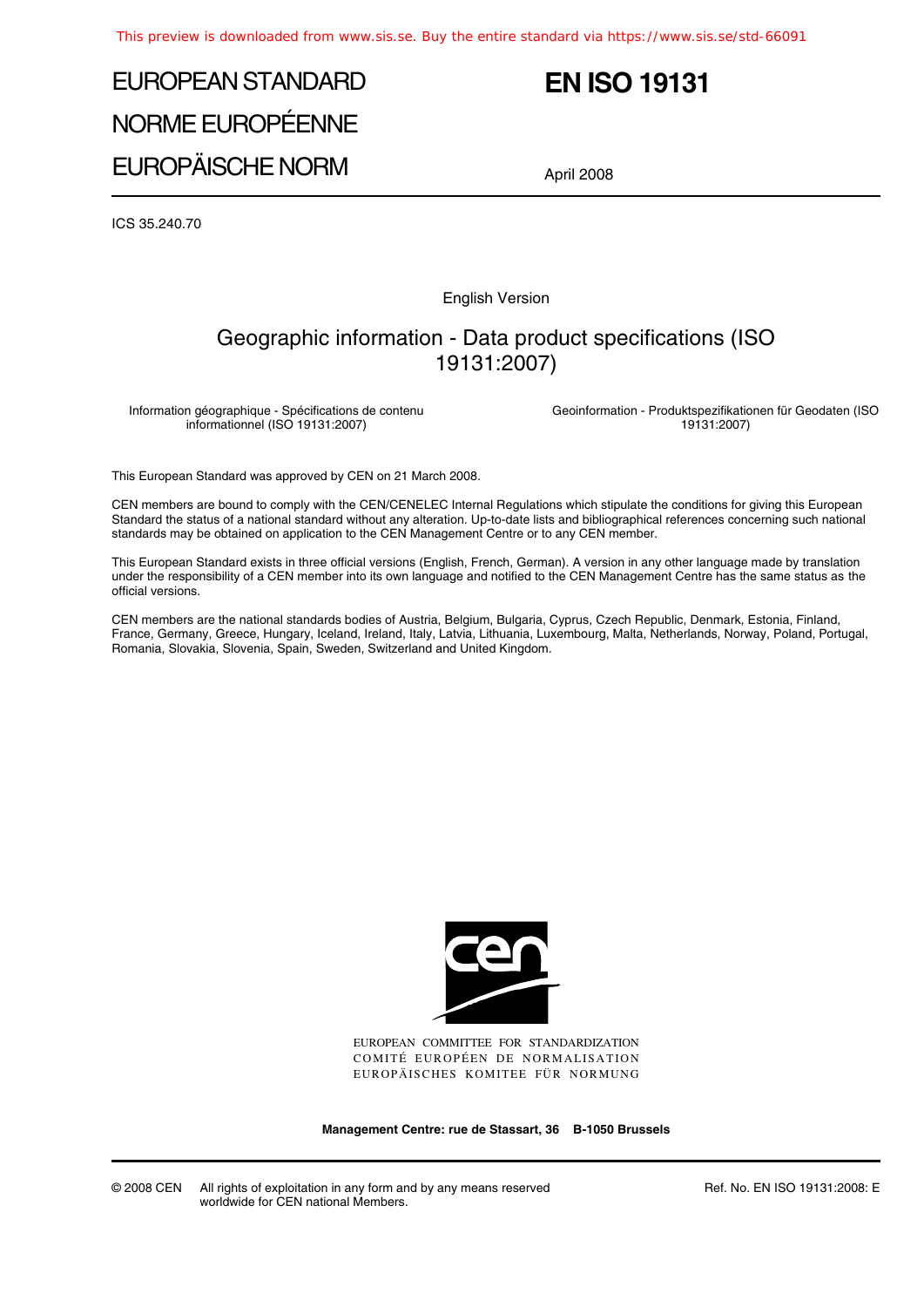This preview is downloaded from www.sis.se. Buy the entire standard via https://www.sis.se/std-66091 SS-EN ISO 19131:2008 (E)

## **Contents**

#### Page

| 1<br>$\overline{2}$<br>3<br>$\boldsymbol{\Lambda}$<br>5<br>5.1<br>5.2       |                                                                                       |  |
|-----------------------------------------------------------------------------|---------------------------------------------------------------------------------------|--|
| 5.3<br>5.4<br>5.5<br>6                                                      |                                                                                       |  |
| 7<br>8<br>9<br>10<br>10.1<br>10.2<br>11<br>12<br>13<br>14<br>15<br>16<br>17 |                                                                                       |  |
| 18                                                                          |                                                                                       |  |
|                                                                             | Annex B (informative) Relationship between data product specification and metadata 14 |  |
|                                                                             |                                                                                       |  |
|                                                                             |                                                                                       |  |
|                                                                             |                                                                                       |  |
|                                                                             |                                                                                       |  |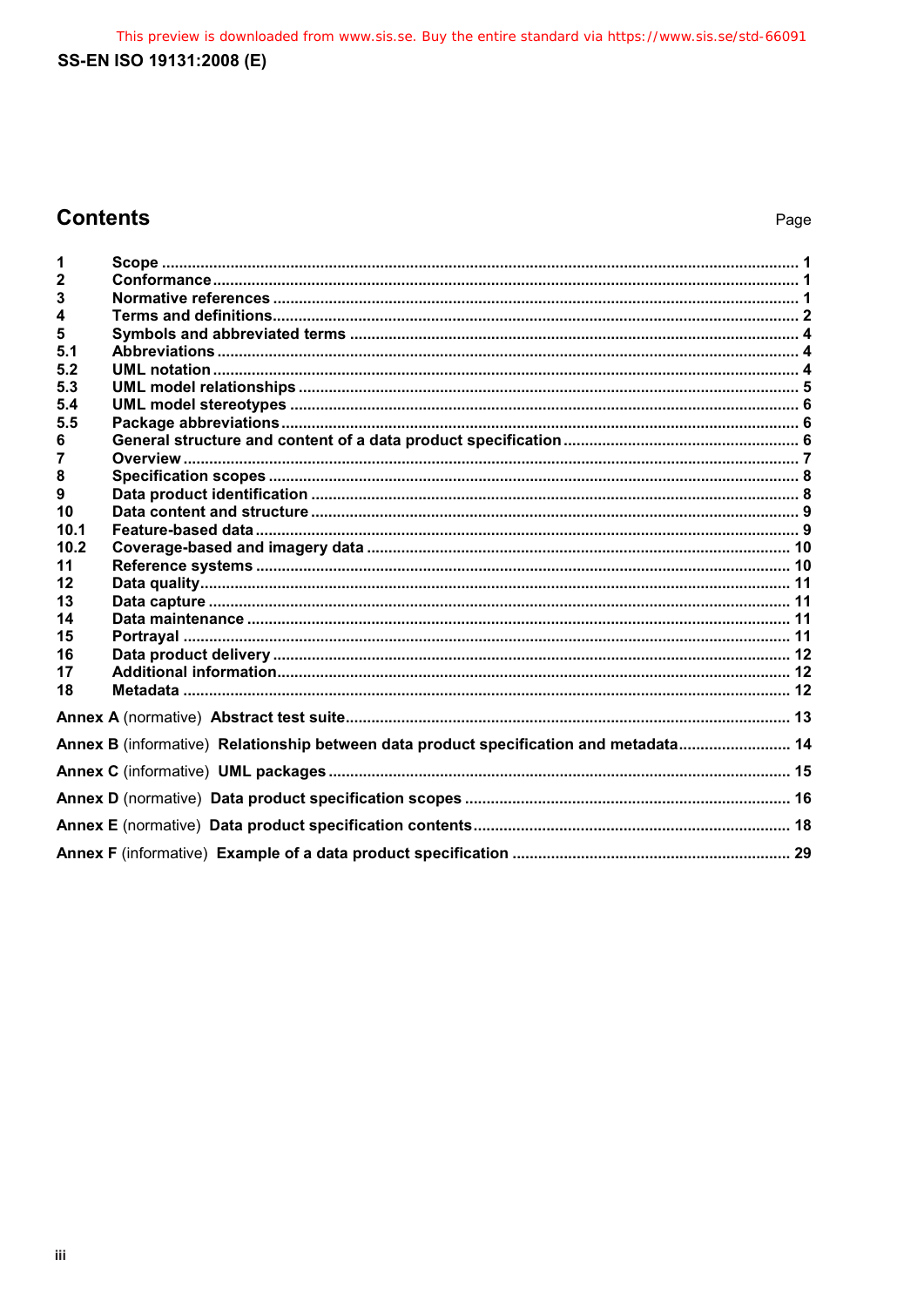## **Foreword**

The text of ISO 19131:2007 has been prepared by Technical Committee ISO/TC 211 "Geographic information/Geomatics" of the International Organization for Standardization (ISO) and has been taken over as EN ISO 19131:2008 by Technical Committee CEN/TC 287 "Geographic Information" the secretariat of which is held by NEN.

This European Standard shall be given the status of a national standard, either by publication of an identical text or by endorsement, at the latest by October 2008, and conflicting national standards shall be withdrawn at the latest by October 2008.

Attention is drawn to the possibility that some of the elements of this document may be the subject of patent rights. CEN [and/or CENELEC] shall not be held responsible for identifying any or all such patent rights.

According to the CEN/CENELEC Internal Regulations, the national standards organizations of the following countries are bound to implement this European Standard: Austria, Belgium, Bulgaria, Cyprus, Czech Republic, Denmark, Estonia, Finland, France, Germany, Greece, Hungary, Iceland, Ireland, Italy, Latvia, Lithuania, Luxembourg, Malta, Netherlands, Norway, Poland, Portugal, Romania, Slovakia, Slovenia, Spain, Sweden, Switzerland and the United Kingdom.

#### **Endorsement notice**

The text of ISO 19131:2007 has been approved by CEN as a EN ISO 19131:2008 without any modification.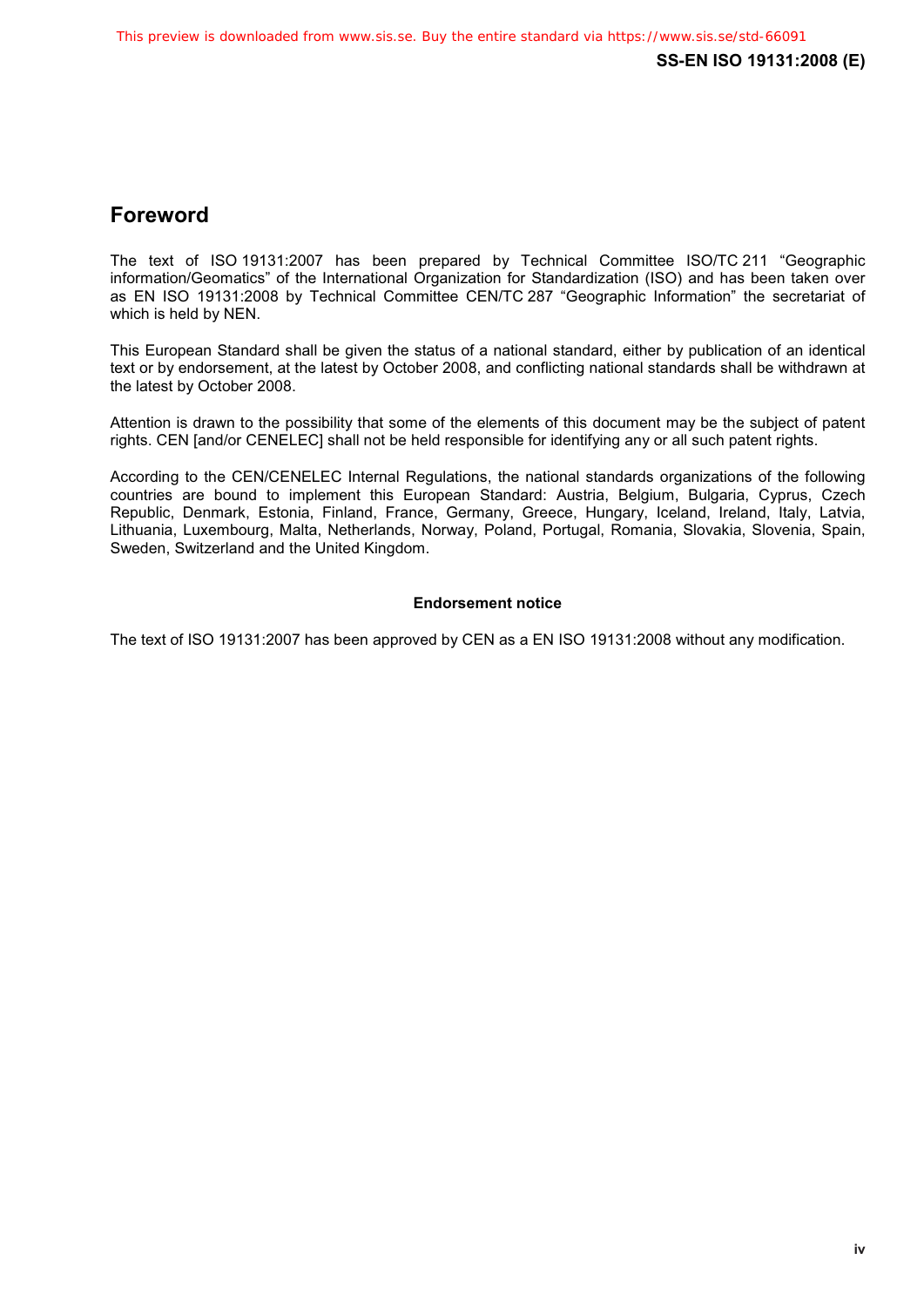### **Introduction**

A data product specification is a detailed description of a dataset or dataset series together with additional information that will enable it to be created, supplied to and used by another party. It is a precise technical description of the data product in terms of the requirements that it will or may fulfil. However, the data product specification only defines how the dataset should be. For various reasons, compromises may need to be made in the implementation. The metadata associated with the product dataset should reflect how the product dataset actually is.

A data product specification may be created and used on different occasions, by different parties and for different reasons. It may, for example, be used for the original process of collecting data as well as for products derived from already existing data. It may be created by producers to specify their product or by users to state their requirements.

The purpose of this International Standard is to provide practical help in the creation of data product specifications, in conformance with other existing standards for geographic information. An aim is to produce a complete list of the items used to specify a data product.

This International Standard makes references to parts of existing standards. Some of the items used to specify the data in a data product can also be used as metadata for a resulting dataset with the same data product.

It is not necessary for a data product specification to specify the production process, but only the resulting data product. Nevertheless, it may include production and maintenance aspects if judged necessary to describe the data product.

This International Standard describes the content and structure of a data product specification. An example of a data product specification is presented in Annex F.

When an item for a data product specification is already defined in another standard of the ISO 19100 series, a reference to that document is explicitly made.

This International Standard is intended for use by producers, providers and potential users of data products.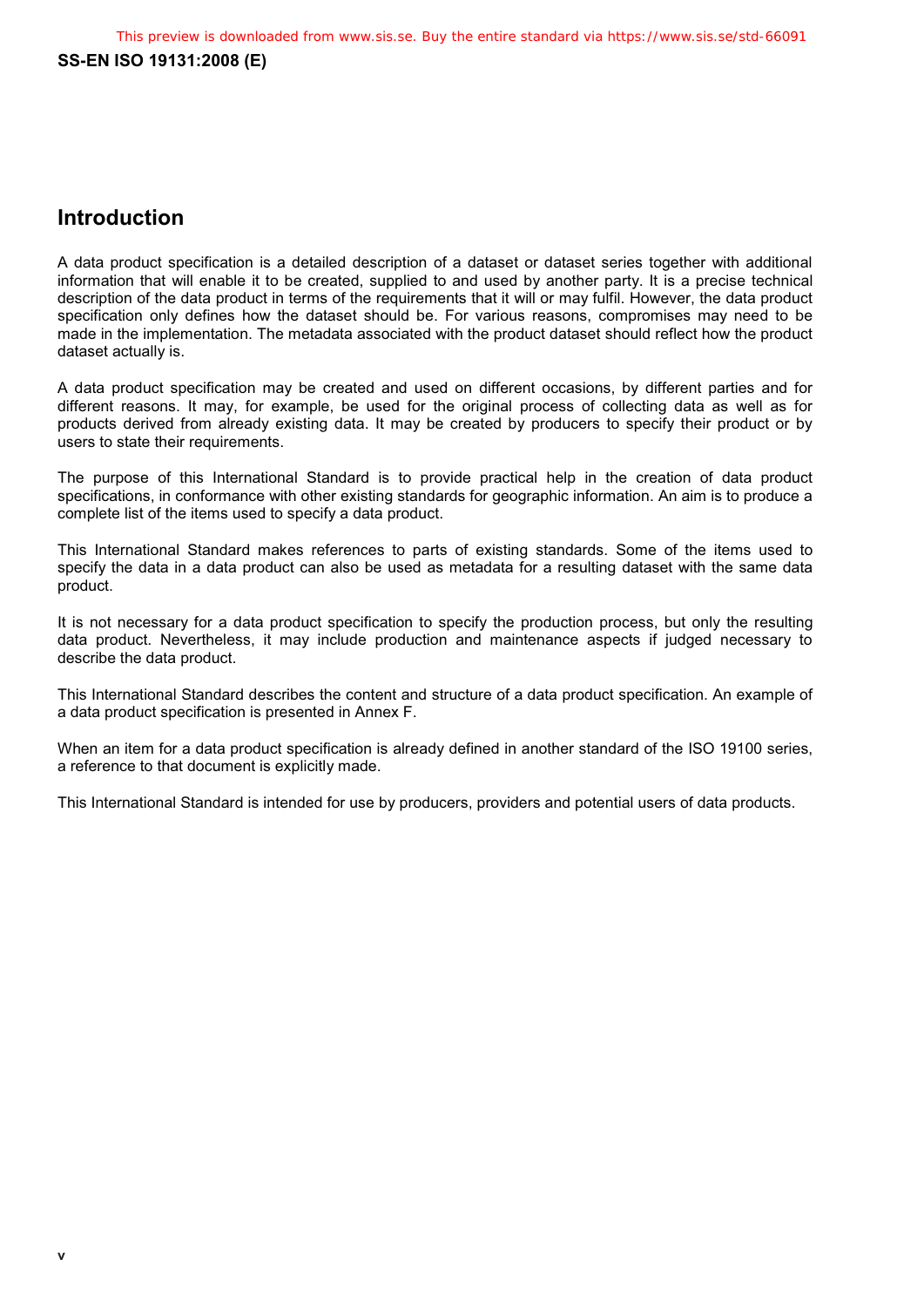## **Geographic information — Data product specifications**

#### **1 Scope**

This International Standard describes requirements for the specification of geographic data products, based upon the concepts of other ISO 19100 International Standards. It also provides help in the creation of data product specifications, so that they are easily understood and fit for their intended purpose.

#### **2 Conformance**

Any data product specification claiming conformance with this International Standard shall pass all the requirements described in the abstract test suites in Annex A.

#### **3 Normative references**

The following referenced documents are indispensable for the application of this document. For dated references, only the edition cited applies. For undated references, the latest edition of the referenced document (including any amendments) applies.

ISO 639-2, *Code for the representation of names of languages — Part 2: Alpha-3 code*

ISO/TS 19103, *Geographic information — Conceptual schema language*

- ISO 19107, *Geographic information Spatial schema*
- ISO 19108, *Geographic information Temporal schema*
- ISO 19109:2005, *Geographic information Rules for application schema*
- ISO 19110, *Geographic information Methodology for feature cataloguing*
- ISO 19111, *Geographic information Spatial referencing by coordinates*
- ISO 19112, *Geographic information Spatial referencing by geographic identifiers*
- ISO 19113, *Geographic information Quality principles*
- ISO 19115, *Geographic information Metadata*
- ISO 19117, *Geographic information Portrayal*
- ISO 19123, *Geographic information Schema for coverage geometry and functions*

ISO/TS 19138, *Geographic information — Data quality measures*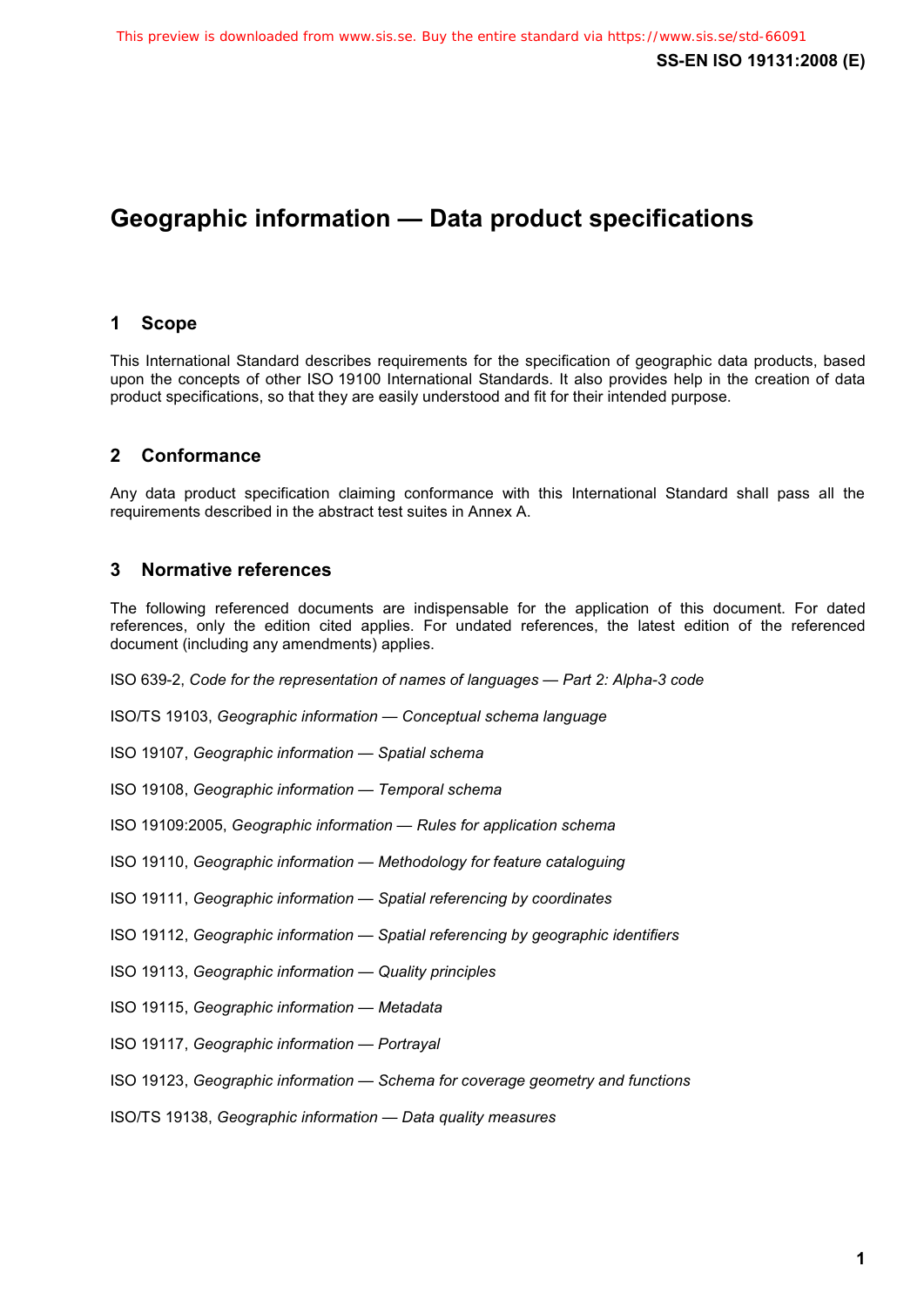**ISO 19131:2007(E) SS-EN ISO 19131:2008 (E)** This preview is downloaded from www.sis.se. Buy the entire standard via https://www.sis.se/std-66091

#### **4 Terms and definitions**

For the purposes of this document, the following terms and definitions apply.

#### **4.1**

#### **application**

manipulation and processing of data in support of user requirements

[ISO 19101]

#### **4.2**

**application schema** 

**conceptual schema** for data required by one or more **applications**

[ISO 19101]

#### **4.3**

#### **conceptual model**

**model** that defines concepts of a **universe of discourse**

[ISO 19101]

#### **4.4**

**conceptual schema**  formal description of a **conceptual model**

[ISO 19101]

#### **4.5**

**coverage** 

**feature** that acts as a function to return values from its range for any direct position within its spatial, temporal or spatiotemporal **domain**

**IISO 191231** 

EXAMPLES Raster image, polygon overlay, digital elevation matrix.

#### **4.6**

**data product** 

**dataset** or **dataset series** that conforms to a **data product specification**

#### **4.7**

#### **data product specification**

detailed description of a **dataset** or **dataset series** together with additional information that will enable it to be created, supplied to and used by another party

NOTE A data product specification provides a description of the universe of discourse and a specification for mapping the universe of discourse to a dataset. It may be used for production, sales, end-use or other purposes.

#### **4.8**

#### **dataset**

identifiable collection of data

#### [ISO 19115]

NOTE A dataset may be a smaller grouping of data which, though limited by some constraint such as spatial extent or feature type, is located physically within a larger dataset. Theoretically, a dataset may be as small as a single feature or feature attribute contained within a larger dataset. A hardcopy map or chart may be considered a dataset.